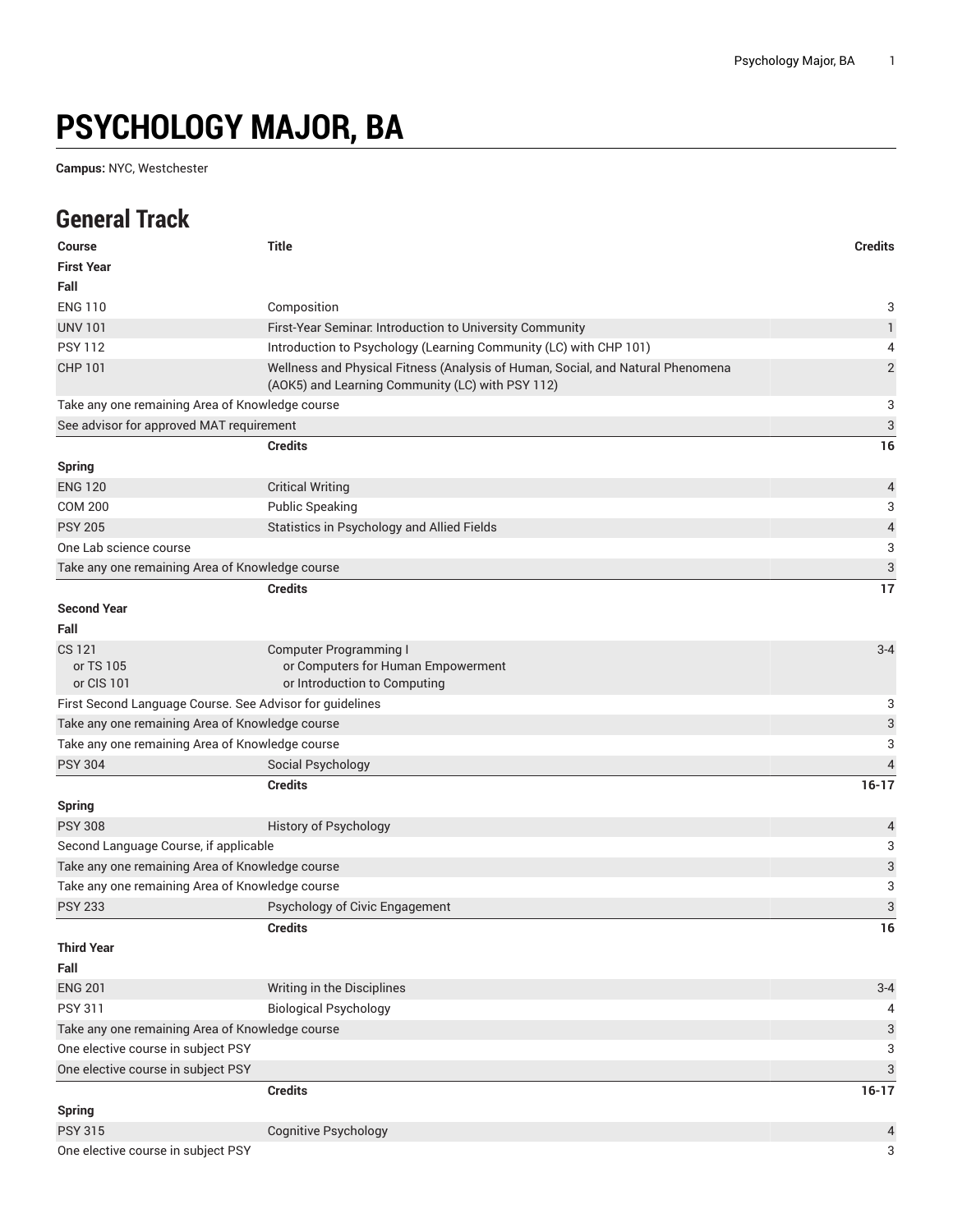| One elective course in subject PSY |                                   | 3              |
|------------------------------------|-----------------------------------|----------------|
| Open Elective Course               |                                   | 3              |
| Open Elective Course               |                                   | 3              |
|                                    | <b>Credits</b>                    | 16             |
| <b>Fourth Year</b>                 |                                   |                |
| Fall                               |                                   |                |
| <b>PSY 380</b>                     | Experimental Psychology I         | $\overline{4}$ |
| One elective course in subject PSY |                                   | 3              |
| Open Elective Course               |                                   | 3              |
| Open Elective Course               |                                   | 3              |
| Open Elective Course               |                                   | 3              |
|                                    | <b>Credits</b>                    | 16             |
| <b>Spring</b>                      |                                   |                |
| <b>PSY 381</b>                     | <b>Experimental Psychology II</b> | $\sqrt{4}$     |
| Open Elective Course               |                                   | 3              |
| Open Elective Course               |                                   | 3              |
| Open Elective Course               |                                   | 3              |
| Open Elective Course               |                                   | 3              |
|                                    | <b>Credits</b>                    | 16             |
|                                    | <b>Total Credits</b>              | 129-131        |
|                                    |                                   |                |

## **Psychology/Mental Health Counseling-MS (PMG) Track**

| <b>Course</b>                                                                        | <b>Title</b>                                                                                                                                                                                                                 | <b>Credits</b>           |  |  |
|--------------------------------------------------------------------------------------|------------------------------------------------------------------------------------------------------------------------------------------------------------------------------------------------------------------------------|--------------------------|--|--|
| <b>First Year</b>                                                                    |                                                                                                                                                                                                                              |                          |  |  |
| Fall                                                                                 |                                                                                                                                                                                                                              |                          |  |  |
| <b>ENG 110</b>                                                                       | Composition                                                                                                                                                                                                                  | 3                        |  |  |
| <b>UNV 101</b>                                                                       | First-Year Seminar. Introduction to University Community                                                                                                                                                                     | 1                        |  |  |
| <b>PSY 112</b>                                                                       | Introduction to Psychology (Learning Community (LC) with CHP 101)                                                                                                                                                            | 4                        |  |  |
| Take any one remaining Area of Knowledge course                                      |                                                                                                                                                                                                                              | 3                        |  |  |
| See advisor for approved MAT requirement                                             |                                                                                                                                                                                                                              | 3                        |  |  |
| <b>MAT 104</b><br>or MAT 111<br>or MAT 131<br>or MAT 134<br>or MAT 137<br>or MAT 141 | Finite Mathematics (or MAT 109)<br>or Elementary Calculus I<br>or Calculus I<br>or Introduction to Probability and Statistics<br>or Introduction to Discrete Mathematics<br>or Introductory Statistics for the Life Sciences | 3                        |  |  |
|                                                                                      | <b>Credits</b>                                                                                                                                                                                                               | 17                       |  |  |
| <b>Spring</b>                                                                        |                                                                                                                                                                                                                              |                          |  |  |
| <b>ENG 120</b>                                                                       | <b>Critical Writing</b>                                                                                                                                                                                                      | 4                        |  |  |
| <b>COM 200</b>                                                                       | <b>Public Speaking</b>                                                                                                                                                                                                       | 3                        |  |  |
| <b>PSY 205</b>                                                                       | Statistics in Psychology and Allied Fields                                                                                                                                                                                   | $\overline{\mathcal{L}}$ |  |  |
| One Lab science course                                                               |                                                                                                                                                                                                                              | 3                        |  |  |
| $\ensuremath{\mathsf{3}}$<br>Take any one remaining Area of Knowledge course         |                                                                                                                                                                                                                              |                          |  |  |
|                                                                                      | <b>Credits</b>                                                                                                                                                                                                               | 17                       |  |  |
| <b>Second Year</b>                                                                   |                                                                                                                                                                                                                              |                          |  |  |
| Fall                                                                                 |                                                                                                                                                                                                                              |                          |  |  |
| <b>CS 121</b><br>or TS 105<br>or CIS 101                                             | <b>Computer Programming I</b><br>or Computers for Human Empowerment<br>or Introduction to Computing                                                                                                                          | $3 - 4$                  |  |  |
| First Second Language Course. See Advisor for guidelines                             |                                                                                                                                                                                                                              |                          |  |  |
| Take any one remaining Area of Knowledge course                                      |                                                                                                                                                                                                                              |                          |  |  |
| Take any one remaining Area of Knowledge course                                      |                                                                                                                                                                                                                              |                          |  |  |